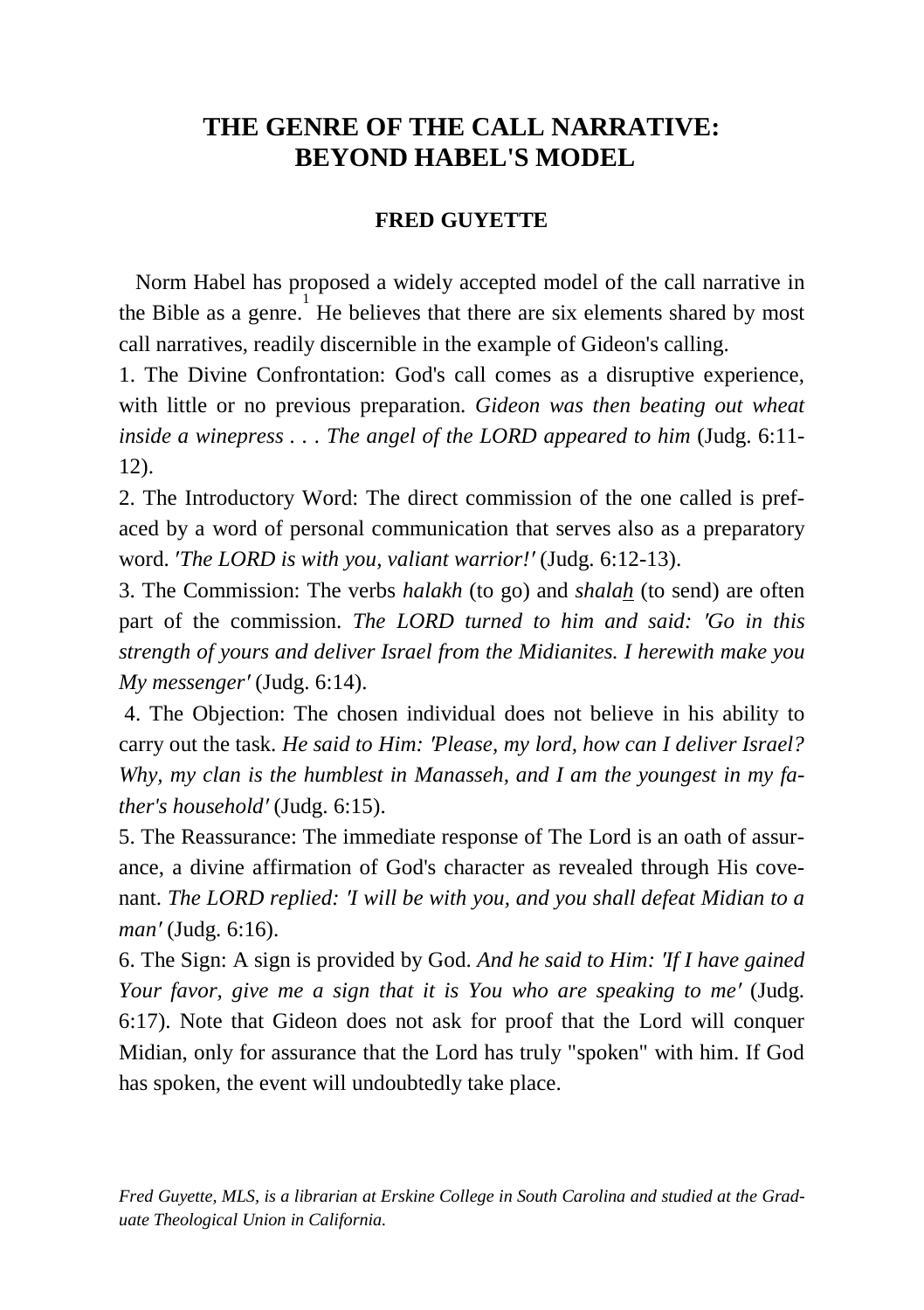This model only applies to the formal call narrative, when God directly confronts and specifically commissions an individual. However, as Maimonides writes in *Guide for the Perplexed* (Book 1, chapter 45), the Lord calls us in *many* ways, not only in the form of a confrontation and commission. For example, Abraham hears God's call, not as a confrontation but as a promise and an invitation to a journey.<sup>2</sup> Furthermore, there are examples of other narratives in the Bible which seem to break from Habel's model as part of a different version of a call narrative.

#### THE CALLING OF SAMUEL

 One example of a call narrative that does not neatly fit into Habel's model is the call to Samuel. Samuel hears God calling him as a boy, and it gradually turns into a life-long pattern of listening to God and communicating His word to others. When Samuel is but a child, he goes to live in the Tabernacle with the priest Eli, fulfilling the commitment made by his mother, Hannah. Samuel is beginning to learn what is required for meaningful worship in Israel, when the narrator makes an observation that we do not expect: *In those days the word of the LORD was rare; prophecy was not widespread* (I Sam. 3:1).

 One night, though, Samuel hears Eli calling his name – or so he thinks. Samuel hurries to Eli's side, and the words of a child's willing heart are on his lips: ′*Here I am′* (I Sam. 3:4)*.* Eli is a little annoyed: ′*I didn′t call you; go back to sleep′* (I Sam. 3:5). Samuel hears the voice a second time, with the same result. This time Eli replies a bit more gently, ′*I didn't call, my son′* (I Sam. 3:6), perhaps realizing that something special might be happening here. When this occurs a third time, Eli explains that it is God calling Samuel, and Eli advises him simply to listen. When he does listen, the word of God brings considerable consternation to Samuel's young heart. Although he is reluctant to reveal the entire content of the message, Eli encourages him to speak. The message is this: since Eli has chosen not to discipline his sons after they acted unjustly, Eli and his house will be removed from their roles as leaders in Israel. From that point forward, Samuel continues to grow strong in the Lord, and all Israel comes to trust that God will speak to them through Samuel rather than through Eli.<sup>4</sup>

 To be sure, Eli's leadership is not to be despised. The Ark and the Lamp are still living symbols of God's Law and His presence (Ex. 26:33; Lev. 24:2-4).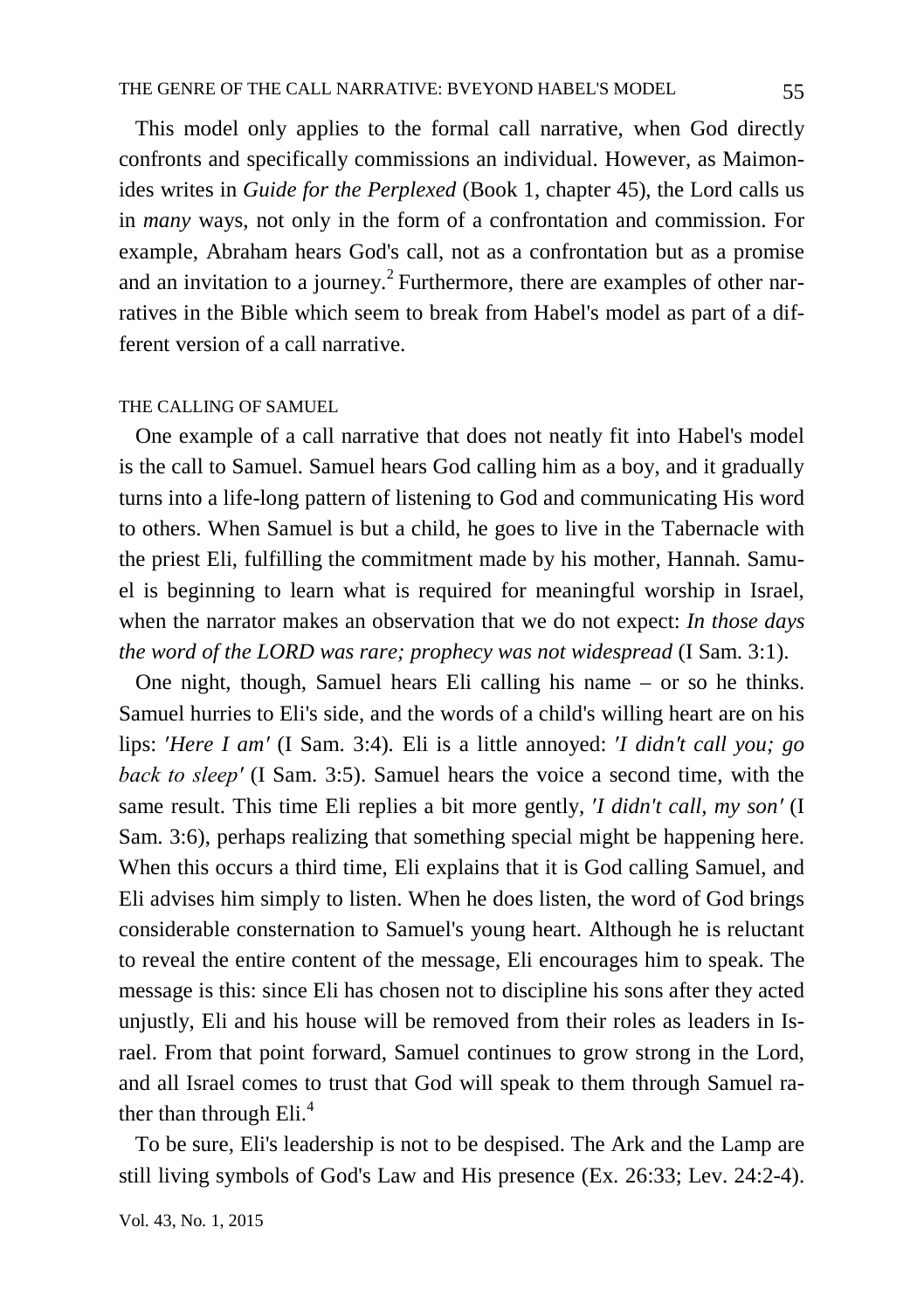It is Eli who helps Samuel discern the difference between the human voice of his teacher and the voice of the divine. Samuel's experience is shaped by the education, the nurture and the affection that he receives from his master, Eli.<sup>5</sup> Yet Eli's sight, a metaphor for his power of moral and spiritual judgment, is growing dim (I Sam. 3:2). It is one sign, among many others, that the types of leaders who have rescued Israel in the past are no longer adequate for the spiritual, political, and military challenges they now face.

 While this narrative does begin with a disruptive experience, a calling which awakens Samuel from his slumber, the other elements are absent. There is no specific commission for Samuel, and no sign is given. However, there may be a subtle kind of commission: Samuel is told that the house of Eli will be wiped out, foreshadowing his role as the new leader, replacing Eli and his sons. This is further emphasized by the last few verses in this chapter, where we are told that God was with Samuel and that he became well known throughout the land as a prophet of God (I Sam. 3:19-20). As Samuel matures from youth to adulthood, he himself will be a bridge between the old and the new forms of leadership, the judges and the kings. When the people demand that Samuel anoint a king for them, Samuel objects (I Sam. 8:6). He tries to warn the people: the sort of king you want will take, and take, and take (I Sam. 8:11-18).<sup>6</sup> Samuel is being faithful to his vocation when he says these things. However, the Lord himself has decided not to oppose the people's request for an earthly king, and Samuel will have a hand in the anointing of King Saul.

### THE CALLING OF ELISHA

 Another call narrative that does not fit neatly into Habel's model is the calling of Elisha. Elisha is working the land as a farmer, plowing the ground with twelve pair of oxen (I Kgs. 19:19-21). Rabbi Soloveitchik describes Elisha as a man of property, someone who is interested in his own economic success. His primary objective is to gain wealth and he is attuned to "what is happening in the market."<sup>7</sup> Elijah calls him by means of a simple gesture: he throws his mantle over Elisha. Very few words are exchanged between them, yet somehow Elisha realizes that he is being summoned by the Lord. This is clearly a disruptive experience: Elisha is surprised by Elijah in the middle of plowing, yet here it is not God or an angel that disrupts, but rather a prophet.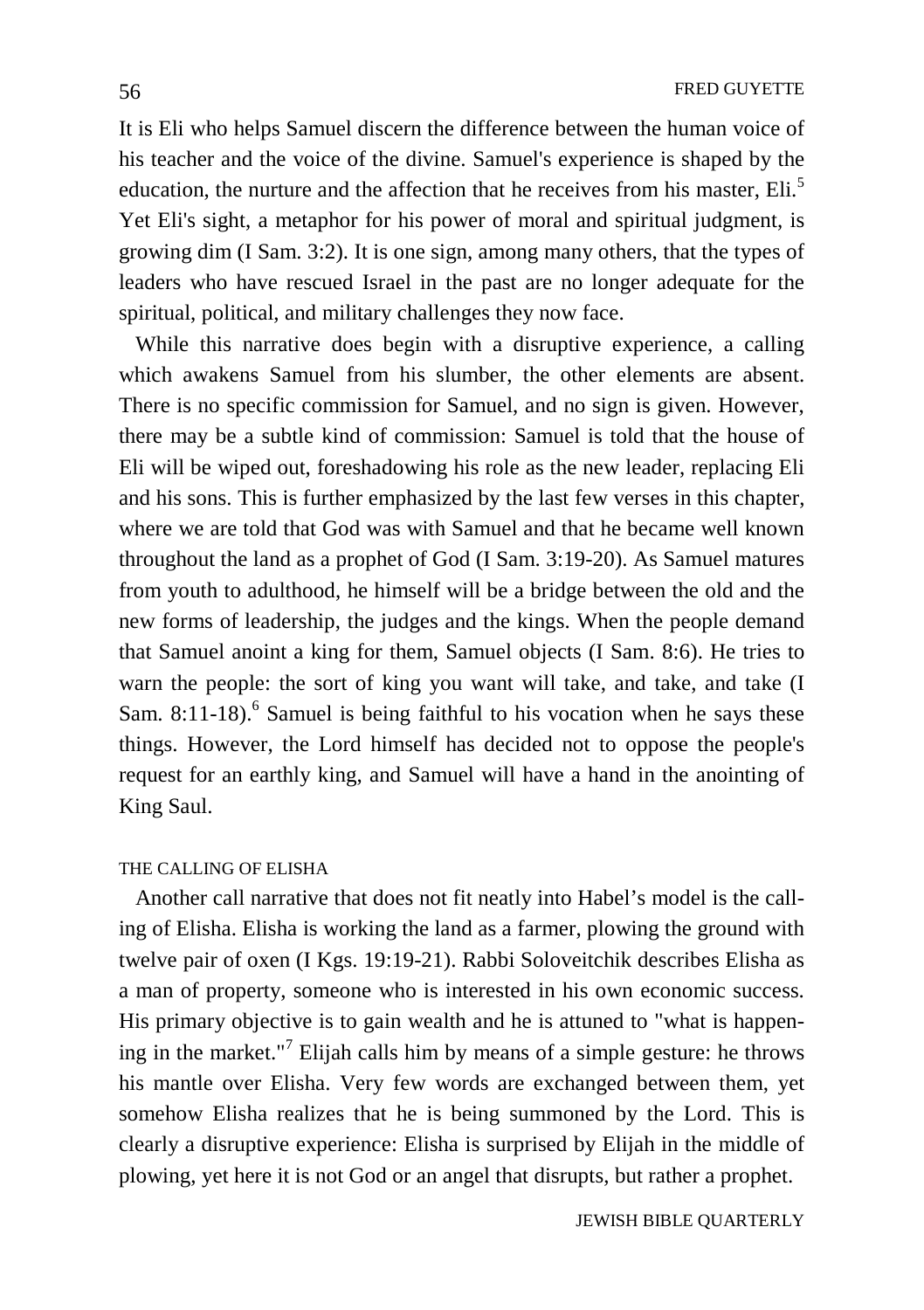There are hints of other parts of the call narrative. While we expect the verb *halakh* (to go) as part of the commission, here Elisha first asks to kiss his parents good-bye, ′*and then I shall go* [*ve-elekhah*] *with you′* (I Kgs. 19:20), angering Elijah. Ultimately, Elisha does accept his commission, and the expected verb is used: *He then arose and went* [*va-yelekh*] *after Elijah and served him* (I Kgs. 19:21). It may well be that the slight detour to say goodbye to his parents was interpreted by Elijah as the expected "Objection" part of the call narrative; yet Elijah is not one to respond with a "Reassurance" but rather with a dismissive *′Go back. What have I done to you?′* (I Kgs. 19:20).

 Elisha, like Elijah, knows how to communicate with symbols and gestures. He goes back home, but only to bid his family farewell. He slaughters the oxen, cooks the meat using the wood from his plow, and distributes it to his neighbors and to those who have worked as his slaves. By these signs, Elisha indicates his intention: "I commit myself wholeheartedly to the prophetic task." Nothing about his new role will be used for the purpose of profit or self-glorification. Whatever Elisha does now will be for the sake of others, as befits the calling of a holy man in Israel. $8$  This gesture may well function as the "Sign" of the call narrative, but here it is not a sign from God to the individual but a sign from Elisha to Elijah, a "Reassurance" that he indeed accepts his new commission.

 So Elisha hears God's call as it comes to him through Elijah. Yet Elisha will develop his own way of responding to God's call. In the bloody contest on Mount Carmel, Elijah had slain the prophets of Baal.<sup>9</sup> After Elisha heals the foreign general, Naaman, the question of idolatrous worship surfaces once again.10 After Naaman returns to his master, the King of Aram, what should he do about bowing down in the house of the foreign god Rimmon? Elisha's attitude turns out to be very, very different from that of Elijah: ′*Go in peace<sup>'</sup>* (II Kgs. 5:19). Elisha meets the needs of the people he encounters, pointing them to God in his own way and doing what he can to mend a broken world.<sup>11</sup>

 Thus, there are other narratives in Scripture that suggest how unlikely it is that any single model of vocation by itself will be able to capture the mysterious ways in which The Lord calls us, so that we are "newly awakened to action, to hope, to love." $12$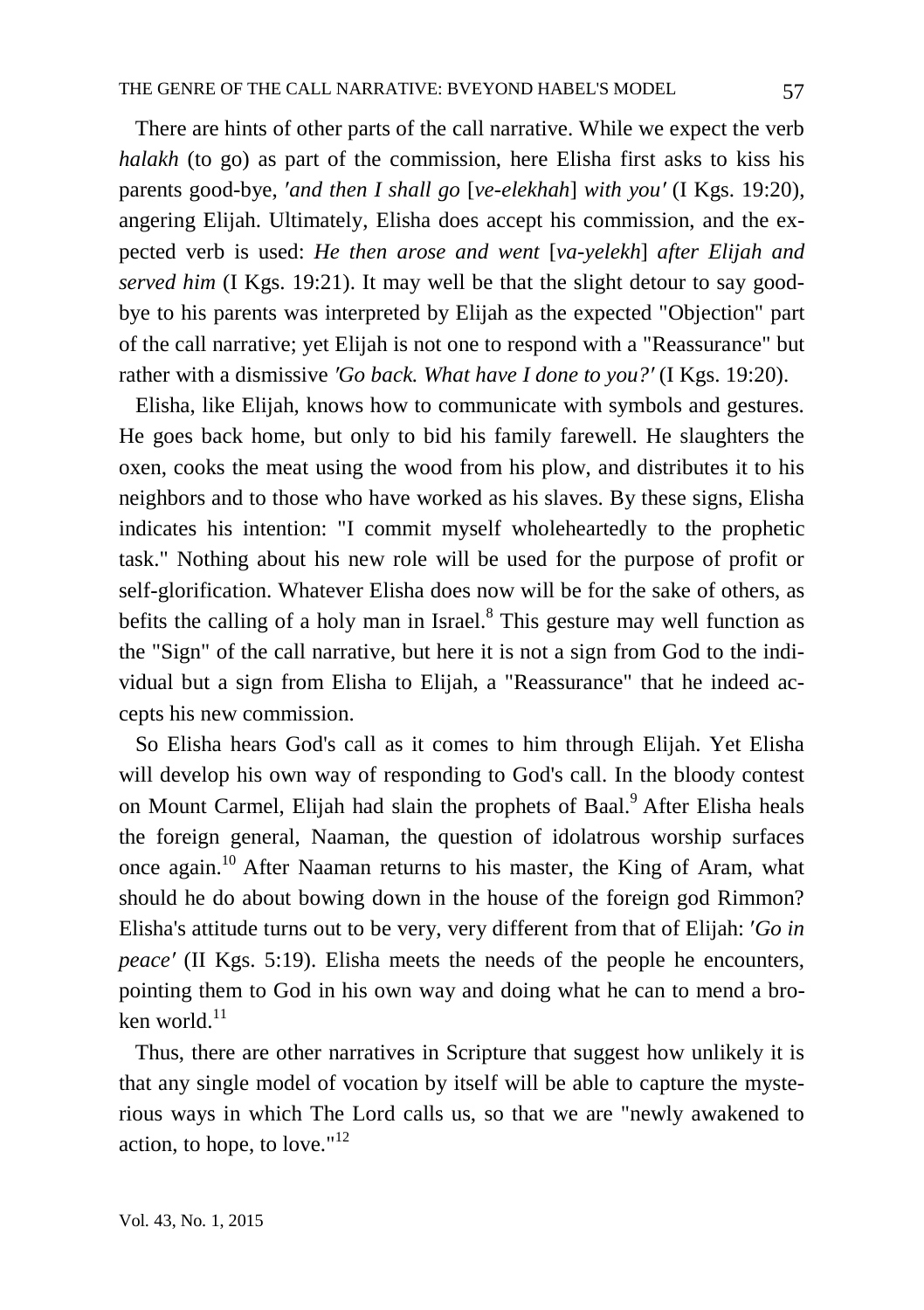#### **NOTES**

1. N. Habel, "The Form and Significance of the Call Narratives." *Zeitschrift für die Alttestamentliche Wissenschaft*, 77 (1965) pp. 297-323. See also D. N. Phinney, "Call/Commission Narratives", in *Dictionary of the Old Testament Prophets* (Downers Grove: IVP Academic, 2011) p. 65-71.

2. See D. Hartman, *Maimonides: Torah and Philosophic Quest* (Philadelphia: Jewish Publication Society, 1976), p. 57; J. Cohen, "The Makings of a Master Story: Maimonides' Idolatry Narrative as an Educational Paradigm", *Journal of Jewish Education*, 72, no. 2 (2006) pp. 123-144; B. Anderson, "Abraham, the Friend of God", *Interpretation*, 42, no. 4 (1988) pp. 353-366.

4. U. Simon, "Samuel's Call to Prophecy: Form Criticism with Close Reading", *Prooftexts*, 1 (1981) pp. 120-32.

5. R. W. L. Moberly, "To Hear The Master's Voice: Revelation and Spiritual Discernment in the Call of Samuel", *Scottish Journal of Theology*, 48, no. 4 (1995) pp. 443-468.

6. F. Polak, "Speaking of Kingship: The Institution of the Monarchy in Israel: Negotiations, Historical Memory, and Social Drama", in *Religious Responses to Political Crises in Jewish and Christian Tradition* (New York: T & T Clark, 2008) pp. 3-17.

7. J. D. Soloveitchik, *The Lonely Man of Faith* (New York: Random House, 2006) pp. 103-106. 8. Ibid.

9. S. Tonstad, "The Limits of Power: Revisiting Elijah and Horeb", *Scandinavian Journal of the Old Testament*, 19, no. 2 (2005) pp. 253-266; M. Reiss, "Elijah the Zealot: A Foil to Moses", *Jewish Bible Quarterly*, 32 (2004) pp. 174-180.

10. W. Smith, "Naaman and Elisha: Healing, Wholeness, and the Task of Religious Education", *Religious Education*, 89, no. 2 (1994) pp. 205-219; J. Kellenberger, "Religious Commitment to One's Own Religion and Acceptance of Other Religions", *ARC: The Journal of the Faculty of Religious Studies, McGill University*, 38 (2010) pp. 95-114.

11. G. Rosenthal, "Tikkun ha-Olam: The Metamorphosis of a Concept", *Journal of Religion*, 85, no. 2 (2005) pp. 214-240.

12. F. Rosenzweig, "The Secret of the Biblical Narrative Form", in *Scripture and Translation: Martin Buber and Franz Rosenzweig* (Bloomington: Indiana University Press, 1994) pp. 129- 142. See also P.Ricoeur, "The Summoned Subject in the School of the Narratives of the Prophetic Vocation", in *Figuring the Sacred: Religion, Narrative, and Imagination*, ed. M. I. Wallace, trans. D. Pellauer (Minneapolis: Fortress Press, 1995), pp. 262-275.

## ñ

Full text of articles from Volumes 1 - 42 is available for download on our website: <http://jbq.jewishbible.org/jbq-past-issues/>